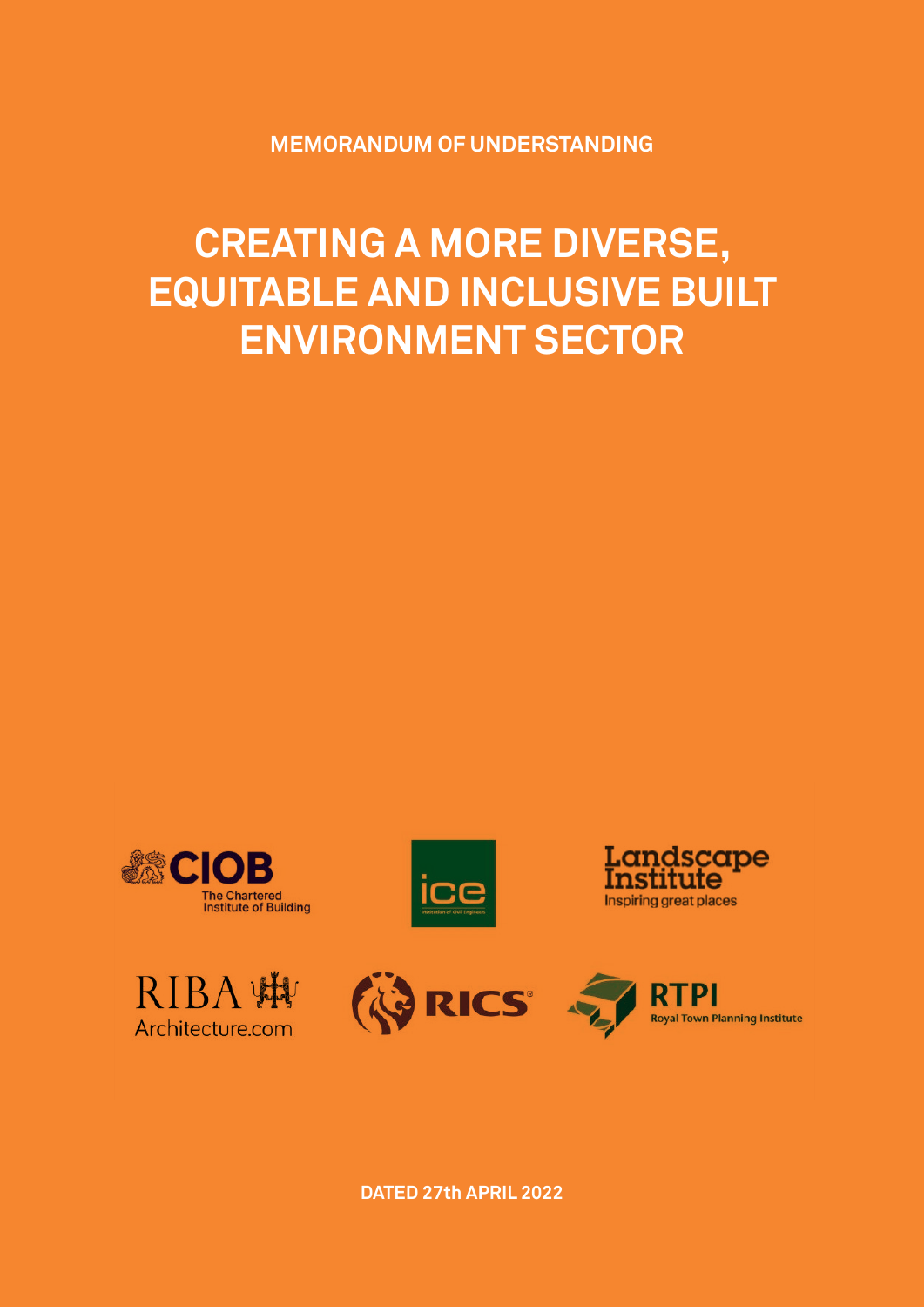## **CREATING A MORE DIVERSE, EQUITABLE AND INCLUSIVE BUILT ENVIRONMENT SECTOR**

The following parties, namely,

#### **CHARTERED INSTITUTE OF THE BUILDING, INSTITUTION OF CIVIL ENGINEERS, LANDSCAPE INSTITUTE, ROYAL INSTITUTE OF BRITISH ARCHITECTS, ROYAL INSTITUTION OF CHARTERED SURVEYORS and ROYAL TOWN PLANNING INSTITUTE**

have agreed to cooperate with the purpose of creating a built environment sector that is as diverse as the communities it represents; that acts inclusively, treats everyone fairly and provides a culture that delivers the best outcomes for the diverse societies in which and for whom our collective membership's work. Signatories recognise the potential of our combined membership of over 350,000 to effect a meaningful and tangible improvement in Equality, Diversity and Inclusion (EDI) standards across the built environment.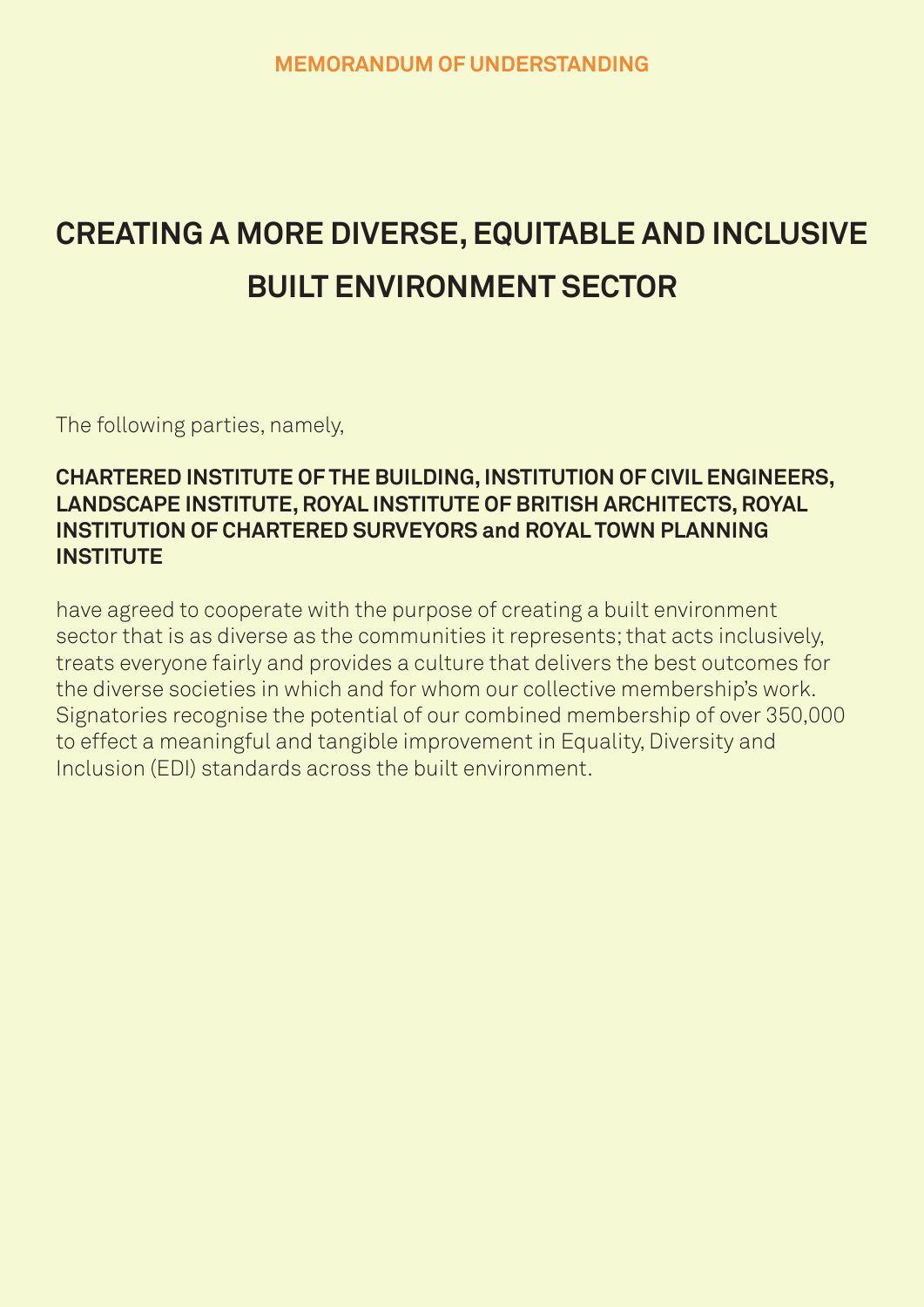#### **Areas of collaboration: 1**

- **Standardising member data collection:** To create a consistent approach to data collection that will allow meaningful comparison across our collective membership and help to formulate a clear picture of the wider built environment sector, and inform targeted action to improve EDI outcomes. **1.1**
- **Understanding the transition from education into employment:** To develop **1.2** a robust, evidence-based understanding of the disparity between the diversity of students that start on institute-accredited courses and those that join the workforce; and to build on existing good practice to improve our collective understanding of retention rates and awarding gaps in education.
- **Raising the sector's standards of EDI knowledge, behaviours and 1.3practice:**To develop understanding and guidance for the sector and support organisations, individuals and institutes to develop, improve and maintain high professional standards; and to explore ways to collate and share relevant collateral to support all professionals working within the built environment.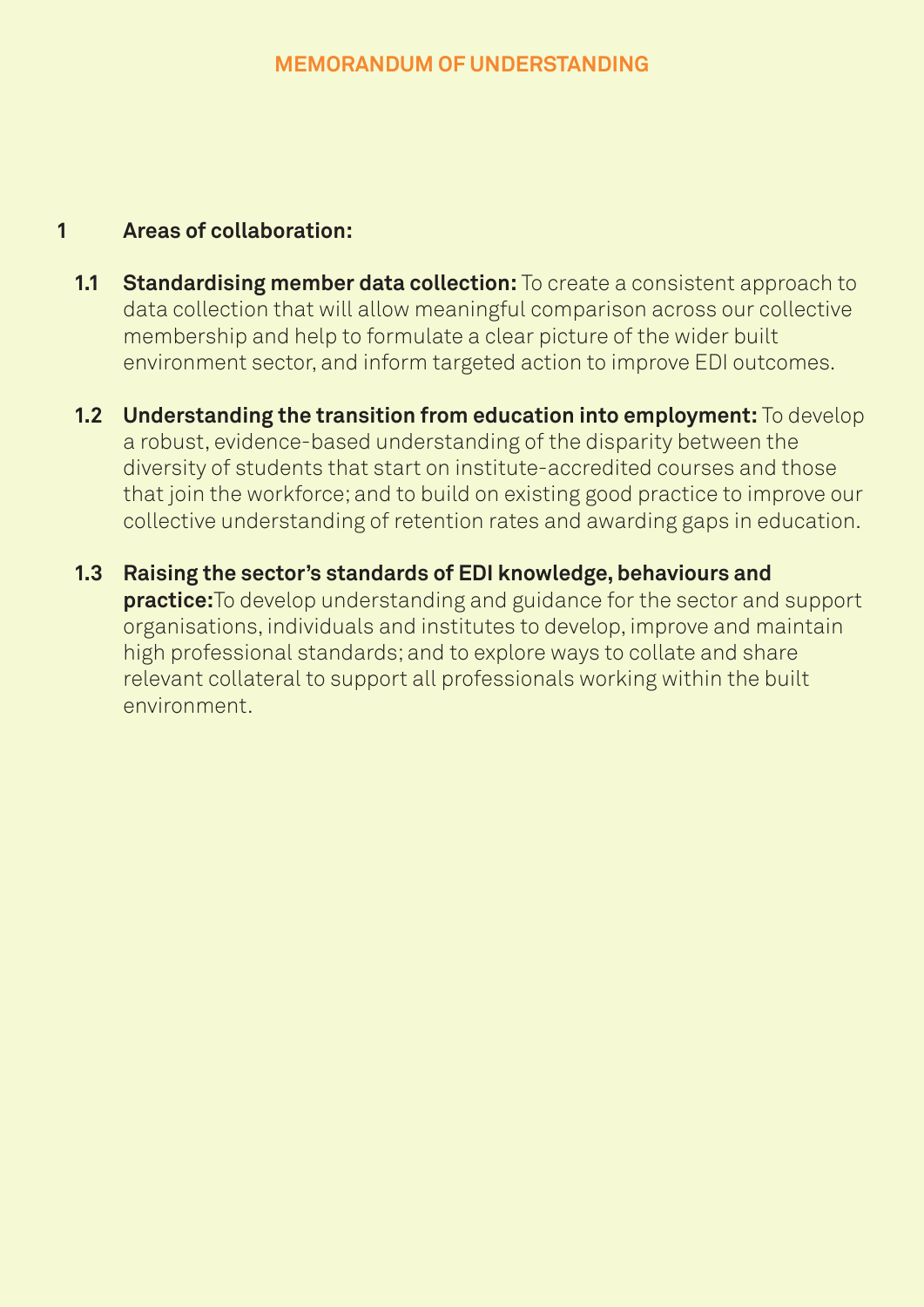Signatories Agree:

- **2** To working principles of:
	- **2.1** Openness and transparency Parties will share information in a timely and accurate manner; raise issues and problems as soon as possible and work creatively and constructively to find resolutions.
	- **2.2** Information security and confidentiality Parties will, without question or equivocation, respect and adhere to respective data protection policies. Personal data of members will not be shared between partners.

In delivering the aims of the agreement, partners may include messages or any other agreed content in their respective membership communications. This includes, but is not limited to, promoting events and activities. Parties will respect and treat conversations and information shared as confidential until explicit permission to share has been given.

**2.3** Consensus

All parties will ensure that each partner has the opportunity to contribute to and agree on the development of ideas and proposals.

#### **2.4** Use plain English

Parties will use jargon-free, clear English in all communications with each other and with external audiences.

#### **2.5** Sharing best practice

Parties will endeavour to adopt and share examples of best EDI practice that they see elsewhere.

### **2.6** Flexibility

Parties will be prepared to make changes at short notice as necessary and strive to understand the different operational constraints each partner faces.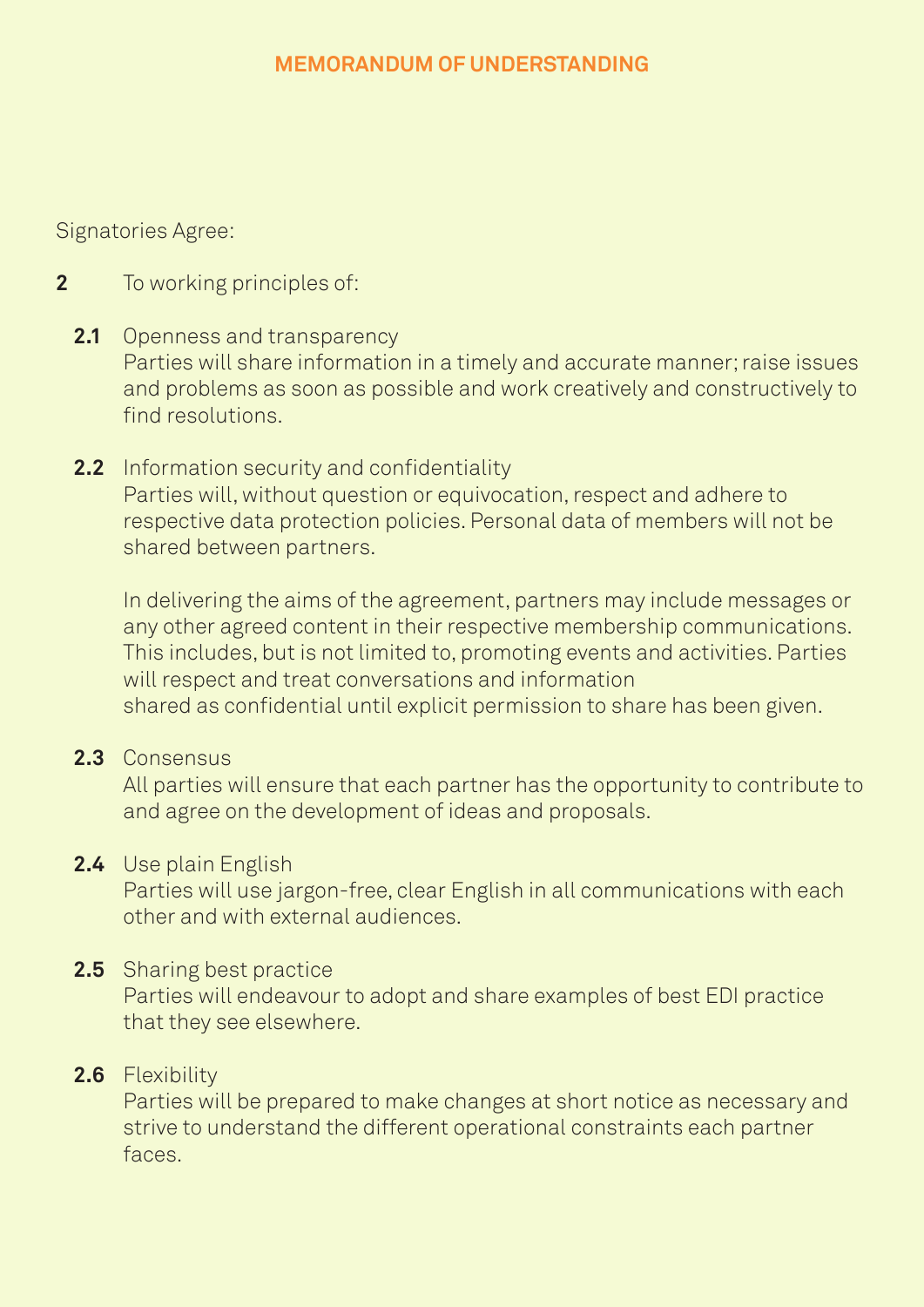- **3.** To produce within three months of the date of signing a joint work plan, which the senior leadership team of each party will review on an annual basis (every February) over the lifetime of this agreement.
- **4.** Not to use the name of any party for any other purpose, whether in relation to advertisement or publicity, without the prior written consent of that party.
- **5.** That this Memorandum of Understanding is valid until 27 April 2025 [or for three years from the date of signature] unless extended by mutual agreement. Each party is participating in this agreement voluntarily and may terminate their involvement at any time upon 30 days' written notice to the other parties.
- **6.** That any cost of participation in this agreement shall be borne by each organisation separately and without the expectation of reimbursement.
- **7.** That joint activities will be offered freely to the members of all parties.
- **8.** That by signing this document or by participating in this agreement the parties are not committing to legally binding obligations; that each organisation remains independent of each other and that this collaboration does not constitute the creation of a legal entity, nor authorise the entry into a commitment for or on behalf of each other.
- **9.** That disputes between parties of this Memorandum of Understanding shall be settled amicably by means of negotiation in the spirit of friendship and partnership.
- **10.** That each party will appoint one named person as lead contact to jointly develop and monitor an annual programme, for agreement between the respective organisations.